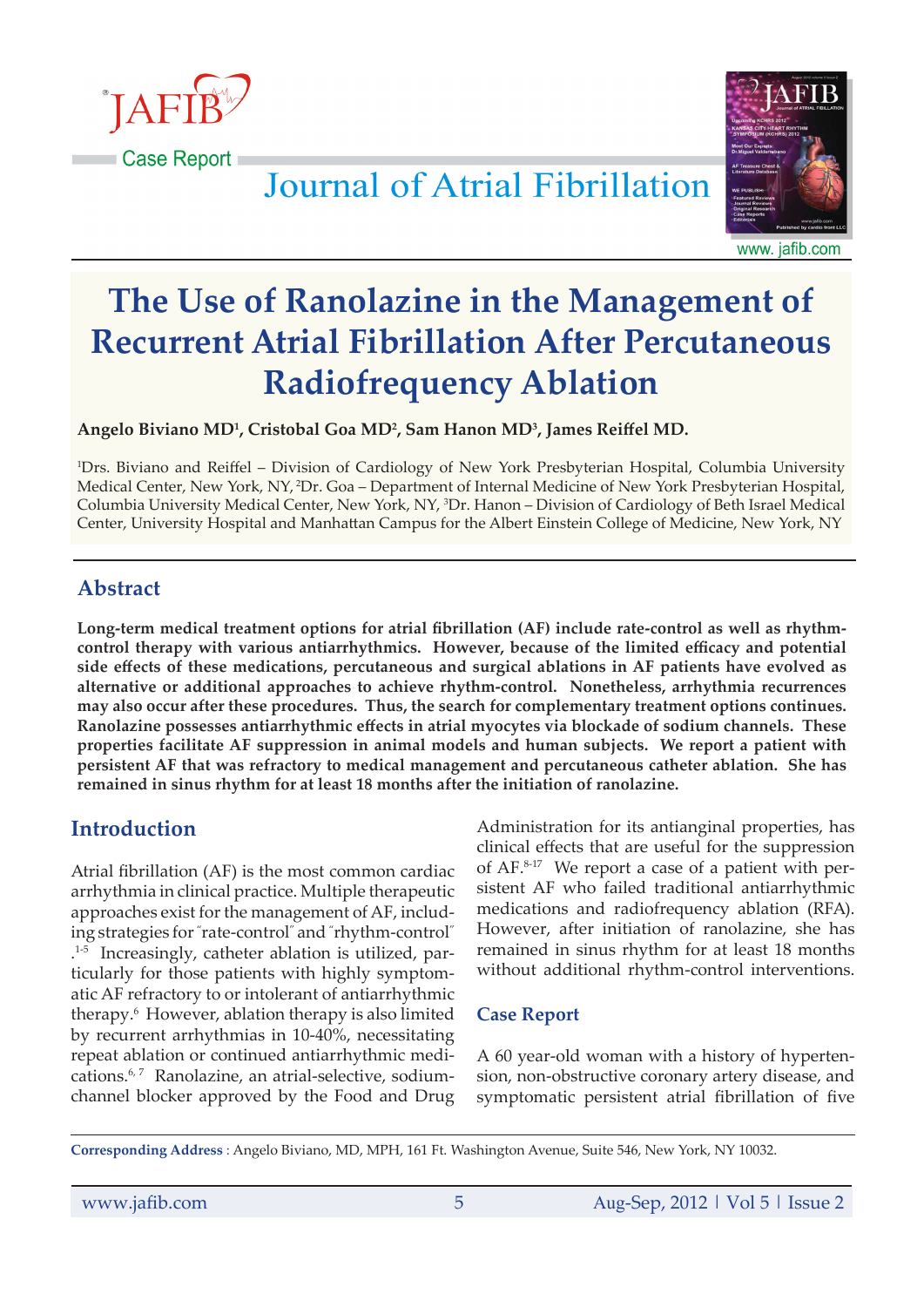# *Journal of Atrial Fibrillation* **Case Report**

year's duration was initially treated with a ratecontrol strategy. However, despite adequate heart rate control she continued to experience significant palpitations, fatigue, light headedness, and diminished exercise tolerance. She underwent direct-current cardioversion (DCCV) three times in January and February of 2009 for recurrent persistent AF. After each cardioversion she reported feeling much better with an improvement in exercise tolerance. After her second DCCV in February 2009, sotalol was initiated in an inpatient setting and titrated to 160 mg orally twice daily with a QT-corrected (QTc) interval of approximately 470 milliseconds (ms). Class 1C antiarrhythmics were avoided due to her hypertension and known non-obstructive coronary artery disease. The patient's left atrium was dilated (4.9 cm) and the left ventricle was normal in size (including thickness) and function. The patient remained in sinus rhythm for ten days and completed an uneventful one week outpatient cardiac rhythm monitoring. At a one month follow-up visit, she described pre-syncope and then, during an outpatient evaluation in her cardiologist's office, she experienced cardiac arrest secondary to torsades de pointes. She was successfully defibrillated and sotalol was discontinued.

She was ultimately referred for percutaneous RFA and underwent uncomplicated pulmonary vein isolation in May 2009. After ablation she was maintained on diltiazem 360 mg orally once daily and warfarin. Calcium channel blocker therapy with diltiazem was used for atrioventricular nodal rate-control because of a history of symptomatic asthma on beta-blocker therapy. However, after two weeks she reverted to symptomatic, persistent AF requiring DCCV. AF recurred again two weeks later. The heart rate was well controlled and a repeat ablation was planned if AF persisted at three months after the initial ablation.

While awaiting repeat RFA, she was cardioverted again and started on ranolazine 1000 mg orally twice daily in addition to diltiazem and warfarin. Symptoms improved and follow up ECG demonstrated sinus bradycardia with QTc interval of 450 ms. Twenty-one day rhythm monitoring revealed sinus rhythm throughout with no significant arrhythmia. Given the improvement in symptoms and the success of her oral pharmacologic regi-

men, she decided not to undergo repeat ablation. She has continued on diltiazem and ranolazine (now decreased to 500 mg orally twice daily due to intermittent dizziness on the higher dose). Her QTc interval at follow-up remains 440-480 ms. Serial outpatient cardiac rhythm monitoring showed no significant arrhythmia and she continues to be free of symptoms and AF.

#### **Discussion**

This report documents the long-term maintenance of sinus rhythm using ranolazine as adjunctive therapy in a patient with recurrent AF after catheter ablation. It is likely that pulmonary vein isolation contributed to the favorable outcome. However, she continued to manifest AF requiring repeat DCCV three months after the initial RFA.

Ranolazine was initially studied for its antianginal effects,18-20 and as an adjunct to medical therapy for acute coronary syndromes. $^{21}$  Interestingly, subgroup analysis revealed significant reductions in episodes of non-sustained ventricular tachycardia, supraventricular tachycardia, and newonset atrial fibrillation.22 Increasingly, ranolazine is being investigated as a relatively atrial-specific antiarrhythmic.8-17 Ranolazine blocks a number of cardiac ion channels including early INa, late INa, IKr, and late ICa.<sup>9, 10</sup> Experimental data demonstrated inhibition of sodium-channel activity in canine pulmonary vein sleeves by ranolazine, which suggests it may be useful in suppressing AF triggers that arise from the pulmonary veins.<sup>12,</sup> <sup>23</sup> Importantly, ranolazine is atrial-selective and has little effect in the ventricle at clinical concentrations.10 Despite IKr blockade and minimal QT prolongation, torsades de pointes has not been reported with ranolazine. This makes ranolazine an attractive choice for management of atrial tachyarrhythmias.

Several observational studies suggest that ranolazine may herald a safe and well-tolerated option in the medical management of AF.12-17, 22 Ranolazine has been studied in a variety of clinical scenarios including paroxysmal, persistent and post-operative AF. A small case series focused on a variety of patients with AF, all refractory to medical therapy, some refractory to ablation. Of the seven subjects studied, four had long term maintenance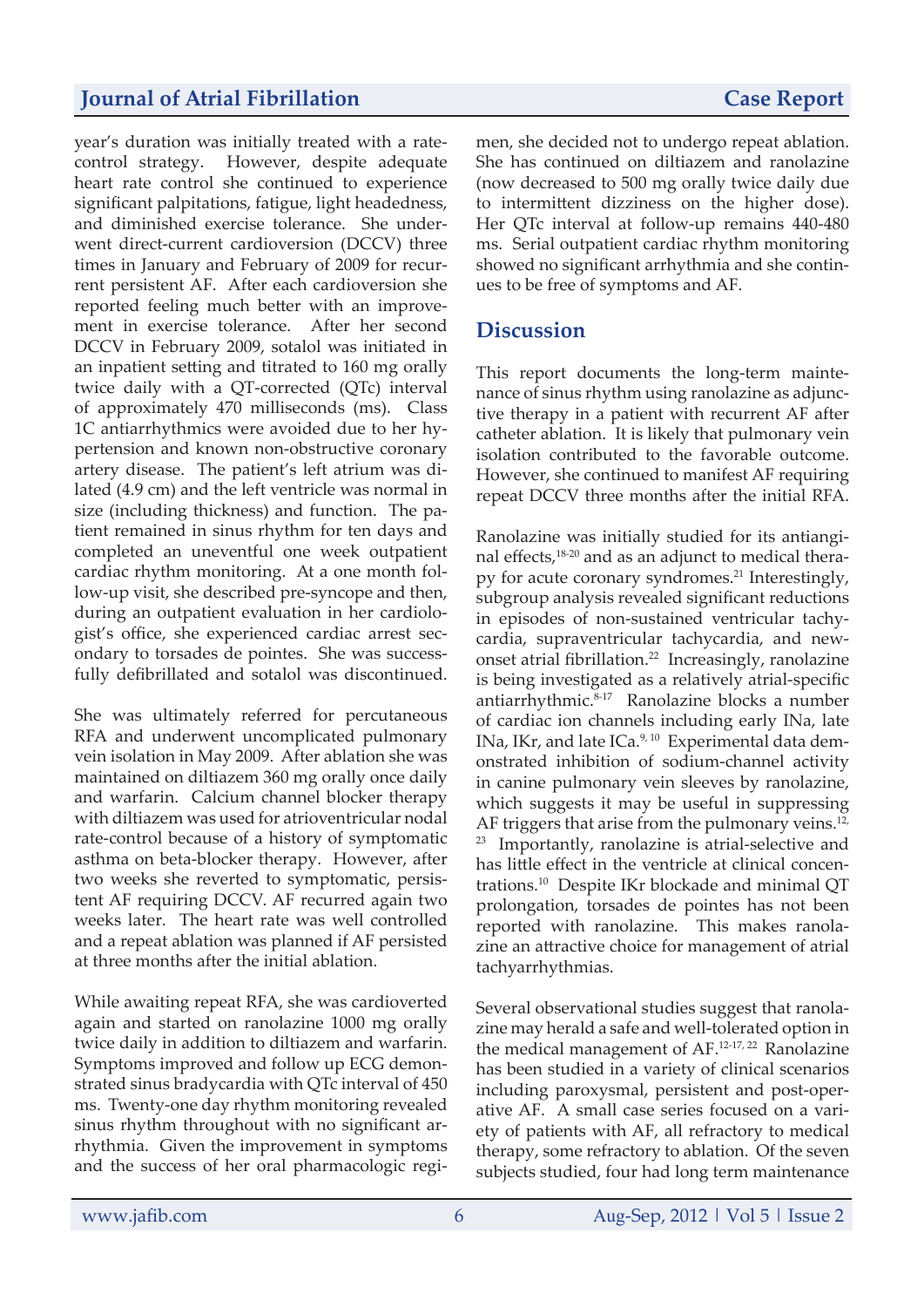# **Journal of Atrial Fibrillation Case Report**

of sinus rhythm on ranolazine, ranging from a follow-up period of 12 to 42 weeks. However, the two subjects who had experienced recurrent AF after RFA did not derive any significant long-term antiarrhythmic benefit from ranolazine.<sup>16</sup>

Another study explored the use of ranolazine as a " pill-in-the-pocket" treatment for paroxysmal AF. Thirty-five subjects with episodes of new onset or paroxysmal AF lasting 3-48 hours were administered a large dose of ranolazine (2000 mg); approximately 70% patients converted to sinus rhythm within 6-8 hours.<sup>17</sup>

Not dissimilar from the case reported herein, another case of multidrug resistant AF responsive to ranolazine has been reported. 24 However, unlike the case reported here, ablation had not been utilized. Most recently, a retrospective analysis of 393 patients undergoing coronary artery bypass grafting examined the relative efficacy of amiodarone and ranolazine. The group treated with ranolazine had significantly less post-operative AF than the amiodarone group  $(17.5\% \text{ versus } 26.5\%).^{15}$ 

Although the antiarrhythmic effects of ranolazine have never been studied in a large, prospective cohort of patients, data from the antianginal studies compiled in an open-label fashion demonstrate the safety of ranolazine in patients with cardiac comorbidities, and a relatively benign side effect profile, mainly consisting of dizziness and constipation.<sup>22</sup>

With regard to QT prolongation, ranolazine has been found to have relatively small effects on the QTc interval, prolonging it by anywhere from approximately  $2-9$  ms.<sup>19, 20, 25</sup> Data from populationbased analyses including approximately 2700 patients treated with ranolazine show a linear relationship between the QTc interval and the plasma concentrations of ranolazine, translating into an average increase in QTc of approximately 2 to 5 ms for the dose range of 500 to 1000 mg orally twice daily.20, 25 The absence of significant QT prolongation and minimal risk of torsades de pointes with ranolazine was important in our patient due to her history of long QT-induced torsades de pointes when treated with sotalol.

Building on the results of studies demonstrating the antiarrhythmic effects of ranolazine in the management of AF, our case illustrates an exciting opportunity for further investigation. Not only does ranolazine stand to become an important player in rhythm-control of patients with new onset or uncomplicated paroxysmal AF, but it has potential in the maintenance of sinus rhythm even in challenging and complex cases of AF patients who recur despite catheter ablation. Nonetheless, the scientific evidence for the use of this atrial-selective, multiple ion-channel inhibitor is derived from in-vitro studies and limited clinical series, generally with small numbers of subjects. Large trials for ranolazine have only been designed to study its antianginal properties and little is known about its long term safety. Further investigation with randomized clinical trials and extended follow up should be undertaken to establish the safety and efficacy of ranolazine as an antiarrhythmic.

#### **Disclosures**

- Dr. Reiffel: Consultant for Gilead
- Pharmaceuticals

• Steering Committee and national PI for the HAR-MONY trial (ranolazine plus dronedarone for AF).

# **Conclusions**

This case report describes the successful use of ranolazine in a patient with recurrent AF despite percutaneous catheter ablation. Ranolazine possesses potential for use as a rhythm-control agent in the management of AF. Further study with randomized clinical trials is required to evaluate both the safety and efficacy of ranolazine for the treatment of AF.

# **References**

1. Falk RH. Atrial fibrillation. N Engl J Med 2001;344:1067-1078. 2. Chugh SS, Blackshear JL, Shen WK, Hammill SC, Gersh BJ. Epidemiology and natural history of atrial fibrillation: Clinical implications. J Am Coll Cardiol 2001;37:371-378.

3. Wyse DG, Waldo AL, DiMarco JP, Domanski MJ, Rosenberg Y, Schron EB, Kellen JC, Greene HL, Mickel MC, Dalquist JE, Corley SD. A comparison of rate control and rhythm control in patients with atrial fibrillation. N Engl J Med 2002;347:1825-1833.

4. Van Gelder IC, Hagens VE, Bosker HA, Kingma JH, Kamp O, Kingma T, Said SA, Darmanata JI, Timmermans AJ, Tijssen JG, Crijns HJ. A comparison of rate control and rhythm control in patients with recurrent persistent atrial fibrillation. N Engl J Med